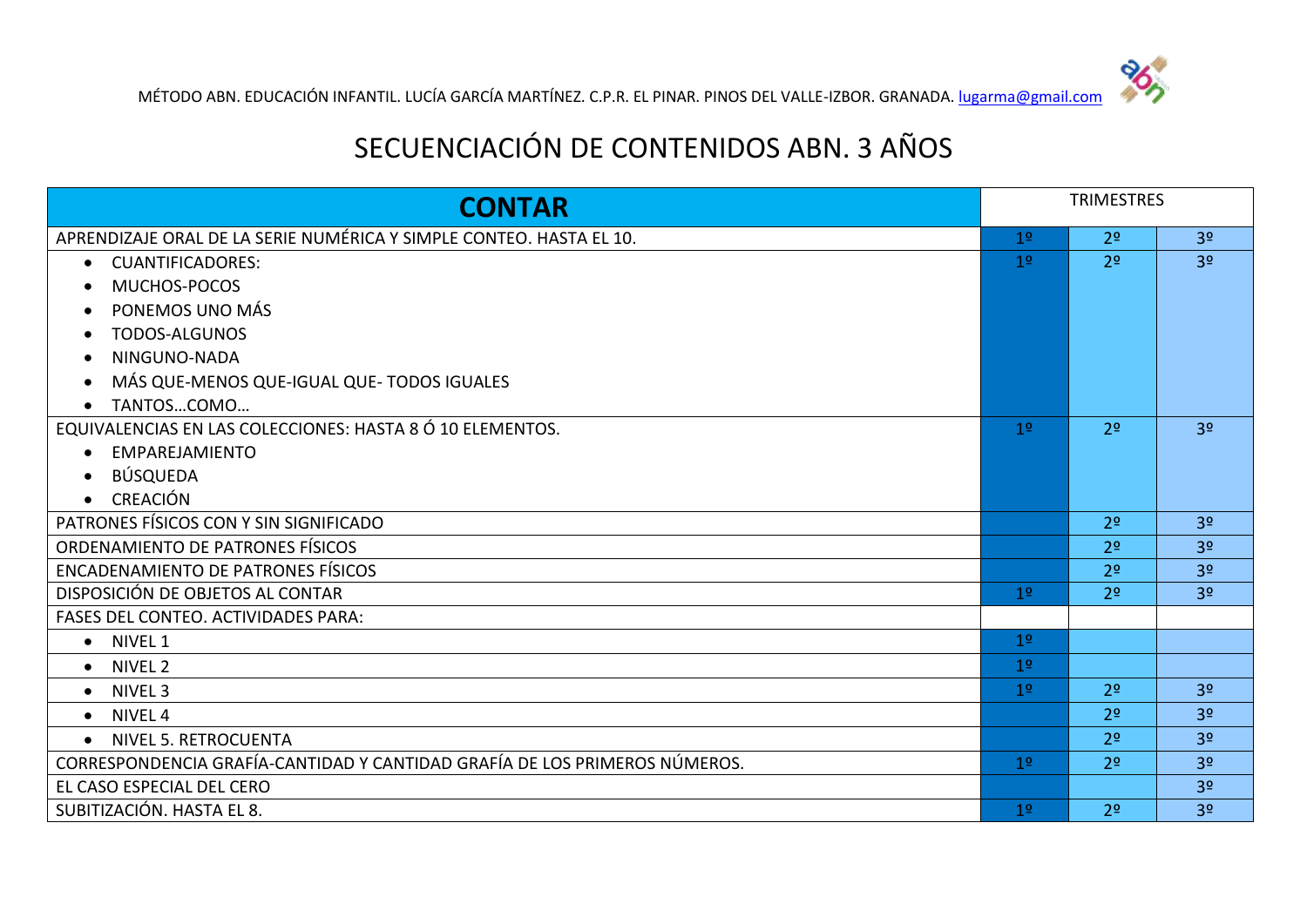

| <b>SENTIDO DEL NÚMERO</b>    | <b>TRIMESTRES</b> |                |                |
|------------------------------|-------------------|----------------|----------------|
| <b>REPARTO REGULAR</b>       |                   |                |                |
| <b>REPARTO EN DOS PARTES</b> | 1º                | $2^{\circ}$    | 3 <sup>o</sup> |
| REPARTO IRREGULAR Y LIBRE    |                   |                |                |
| <b>EN DOS PARTES</b>         |                   |                | 3 <sup>o</sup> |
| <b>EN TRES PARTES</b>        |                   | 2 <sup>o</sup> | 3 <sup>o</sup> |

| <b>TRANSFORMACIONES NUMÉRICAS</b> | TRIMESTRES |  |    |
|-----------------------------------|------------|--|----|
| LA SUMA                           |            |  |    |
| FASE 1 DE LA TABLA DE LA SUMA     |            |  | 36 |

## SECUENCIACIÓN DE CONTENIDOS ABN. 4 AÑOS

| <b>CONTAR</b>                                                                                   | <b>TRIMESTRES</b> |                |                |
|-------------------------------------------------------------------------------------------------|-------------------|----------------|----------------|
| APRENDIZAJE ORAL DE LA SERIE NUMÉRICA Y SIMPLE CONTEO. HASTA EL 50.                             | 1 <sup>°</sup>    | 2 <sup>o</sup> | 3 <sup>o</sup> |
| <b>REPASO DE LOS CUANTIFICADORES:</b>                                                           | 1 <sup>°</sup>    |                |                |
| MUCHOS-POCOS                                                                                    |                   |                |                |
| PONEMOS UNO MÁS                                                                                 |                   |                |                |
| TODOS-ALGUNOS                                                                                   |                   |                |                |
| NINGUNO-NADA                                                                                    |                   |                |                |
| MÁS QUE-MENOS QUE-IGUAL QUE- TODOS IGUALES<br>$\bullet$                                         |                   |                |                |
| TANTOSCOMO                                                                                      |                   |                |                |
| REPASO DE LAS EQUIVALENCIAS EN LAS COLECCIONES CON NÚMEROS MAYORES QUE LOS TRABAJADOS EN 3 AÑOS | 1 <sup>°</sup>    |                |                |
| EMPAREJAMIENTO                                                                                  |                   |                |                |
| BÚSQUEDA                                                                                        |                   |                |                |
| CREACIÓN<br>$\bullet$                                                                           |                   |                |                |
| REPASO DE PATRONES FÍSICOS CON Y SIN SIGNIFICADO                                                | 1 <sup>2</sup>    |                |                |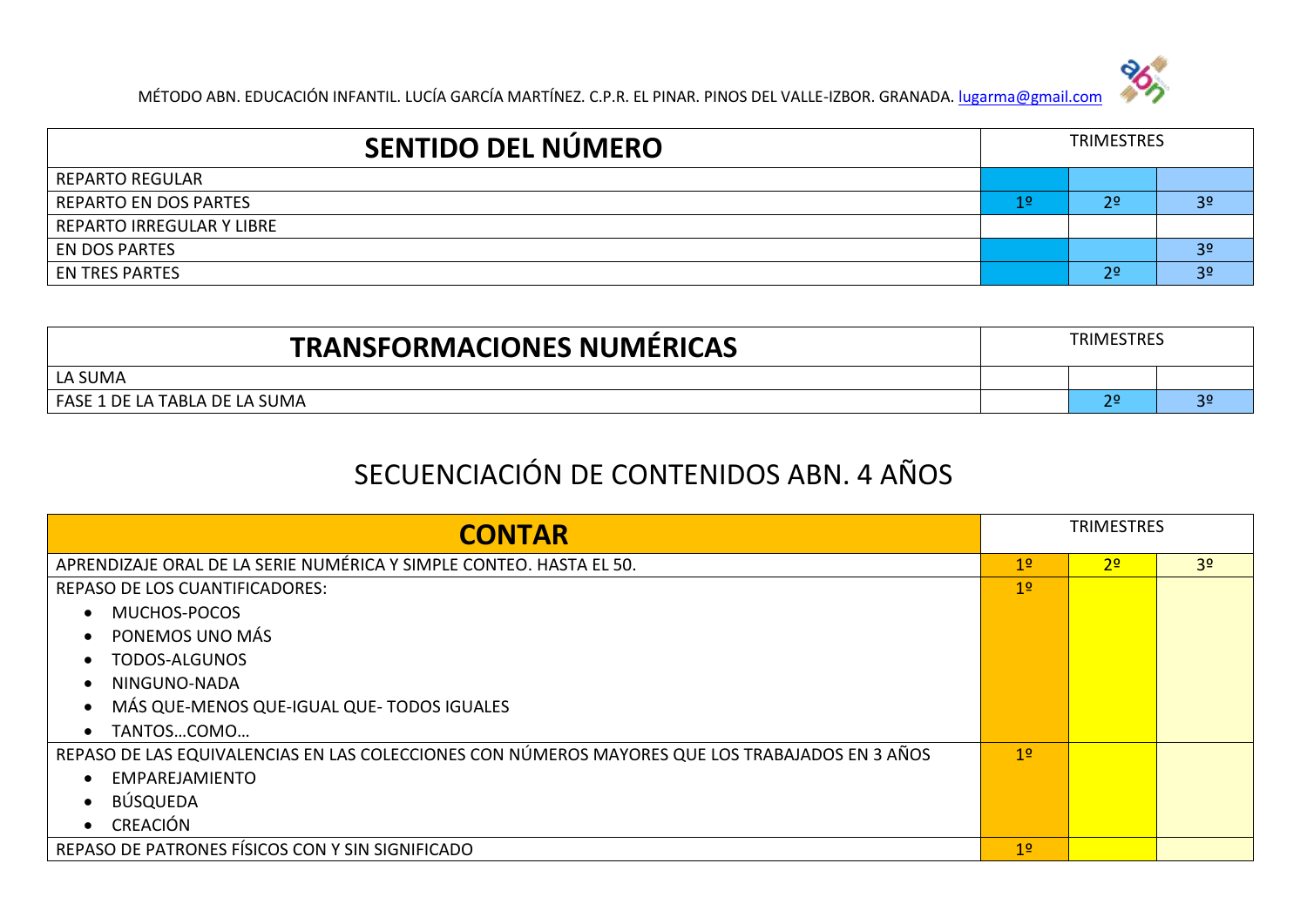

| ORDENAMIENTO DE PATRONES FÍSICOS HASTA EL 20.                                     | 1 <sup>°</sup> |                |                |
|-----------------------------------------------------------------------------------|----------------|----------------|----------------|
| ENCADENAMIENTO DE PATRONES FÍSICOS HASTA EL 20.                                   | 1 <sup>°</sup> |                |                |
| DISPOSICIÓN DE OBJETOS AL CONTAR CON CANTIDADES MAYORES.                          | 1 <sup>°</sup> | 2 <sup>0</sup> | 3 <sup>o</sup> |
| <b>FASES DEL CONTEO. ACTIVIDADES PARA:</b>                                        |                |                |                |
| • NIVEL 3                                                                         | 1 <sup>°</sup> | 2 <sup>0</sup> | 3 <sup>o</sup> |
| $\bullet$ NIVEL 4                                                                 |                | 2 <sup>0</sup> | 3 <sup>o</sup> |
| NIVEL 5. RETROCUENTA DESDE EL 10.                                                 |                |                | 3 <sup>o</sup> |
| REPASO CORRESPONDENCIA GRAFÍA-CANTIDAD Y CANTIDAD GRAFÍA DE LOS PRIMEROS NÚMEROS. | 1 <sup>o</sup> | 70             | 3 <sup>o</sup> |
| LA DECENA. OBTENCIÓN, CONTEO Y REPRESENTACIÓN.                                    |                |                |                |
| OBTENCIÓN E IDENTIFICACIÓN DE DECENAS                                             |                | 70             | 3 <sup>o</sup> |
| NOMBRE Y ESCRITURA DE LAS DECENAS                                                 |                | 2 <sup>0</sup> | 3 <sup>o</sup> |
| REPRESENTACIÓN SIMBÓLICA DE DECENAS Y UNIDADES<br>$\bullet$                       |                |                | 3 <sup>o</sup> |
| <b>CONTAR DECENAS Y UNIDADES</b>                                                  |                |                | 3 <sup>o</sup> |
| SECUENCIAS DE NÚMEROS DE 2 EN 2.                                                  | 1 <sup>o</sup> |                |                |
| SUBITIZACIÓN HASTA 12 ELEMENTOS.                                                  | 19             | 7 <sup>o</sup> | 3 <sup>o</sup> |

| <b>SENTIDO DEL NÚMERO</b>                | <b>TRIMESTRES</b> |                |                |
|------------------------------------------|-------------------|----------------|----------------|
| <b>REPARTO REGULAR</b>                   |                   |                |                |
| REPARTO EN DOS PARTES                    | 1 <sup>°</sup>    | 2 <sup>o</sup> | 3 <sup>o</sup> |
| NÚMEROS ANIDADOS: DOBLES Y MITADES       | 19                | 2 <sup>o</sup> | 3 <sup>o</sup> |
| <b>REPARTO REGULAR EN 3 PARTES</b>       |                   |                | 3 <sup>o</sup> |
| REPARTO IRREGULAR Y LIBRE EN DOS PARTES  | 1 <sup>°</sup>    | 2 <sup>o</sup> |                |
| REPARTO IRREGULAR Y LIBRE EN TRES PARTES | 1 <sup>°</sup>    | 2 <sup>o</sup> | 3 <sup>o</sup> |
| REPARTO IRREGULAR INVERSO                | 19                | 2 <sup>o</sup> | 3 <sup>o</sup> |
| REPARTO IRREGULAR. MODELO DE LA CASITA   |                   |                | 3 <sup>o</sup> |
| REEQUILIBRIO DE REPARTOS                 |                   |                |                |
| REEQUILIBRIO DE DOS CANTIDADES           | 1 <sup>°</sup>    | 2 <sup>o</sup> | 3 <sup>o</sup> |
| REEQUILIBRIO POR ADICIÓN                 | 1 <sup>°</sup>    | 2 <sup>o</sup> | 3 <sup>o</sup> |
| REEQUILIBRIO POR SUSTRACCIÓN             | 19                | 7 <sup>o</sup> | 3 <sup>o</sup> |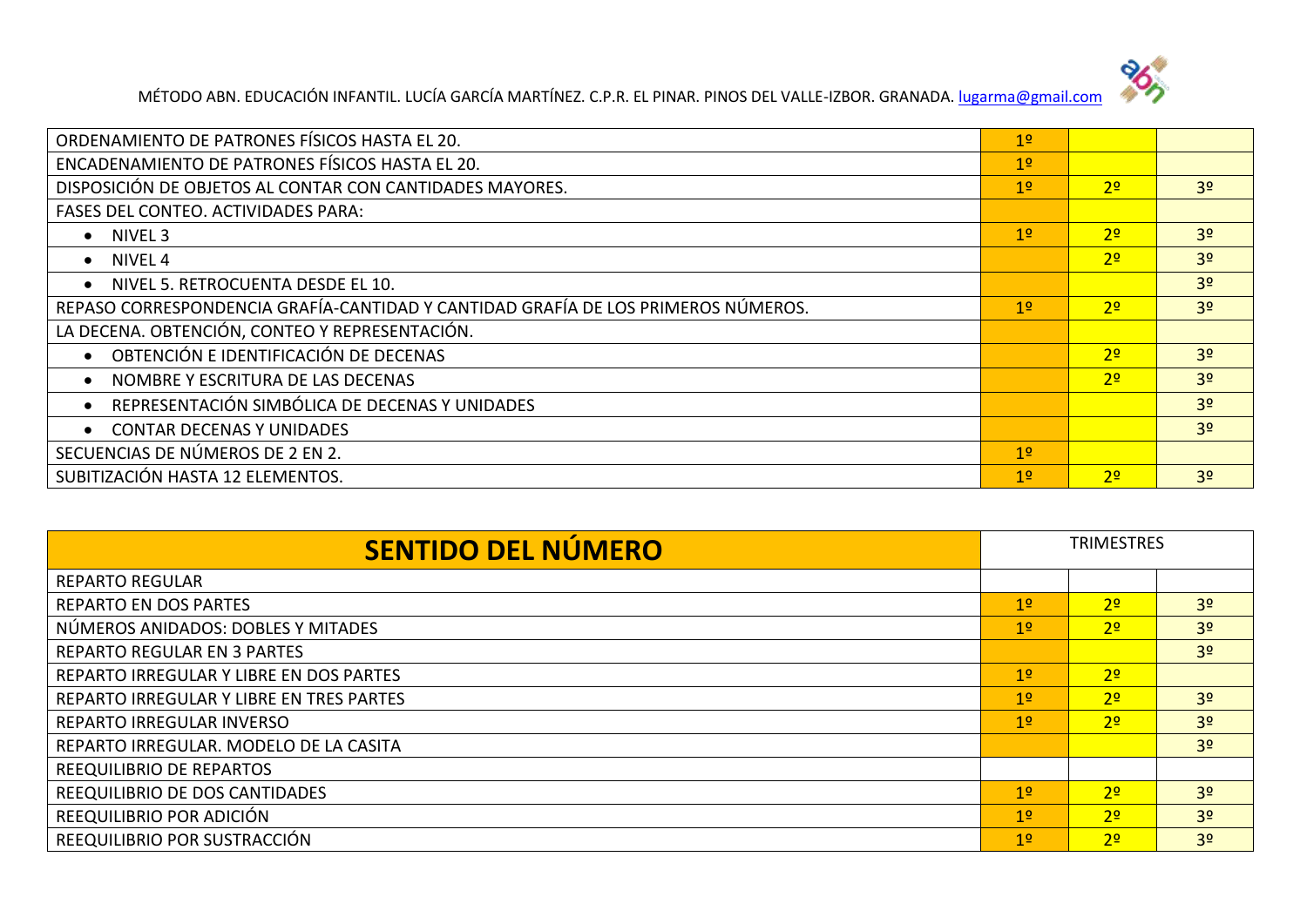

| BISECCIÓN DE NÚMEROS                           |                | 2 <sup>o</sup> |                |
|------------------------------------------------|----------------|----------------|----------------|
| ORDENACIÓN DE CONJUNTOS: HASTA 10 Y HASTA 20   | 1 <sup>°</sup> | 2 <sup>o</sup> |                |
| INTERCALACIÓN DE CONJUNTOS HASTA LA 1ª DECENA. |                | 2 <sup>o</sup> | 3 <sup>o</sup> |
| COMPARACIÓN DE CONJUNTOS CON SARTAS            |                | 2 <sup>o</sup> | 3 <sup>o</sup> |
| COMPARACIÓN CON NÚMEROS OCULTOS                |                |                | 3 <sup>o</sup> |
| JUEGOS DE COMPARACIÓN: OCA-BINGO               |                | 2 <sup>o</sup> | 3 <sup>o</sup> |

| <b>TRANSFORMACIONES NUMÉRICAS</b>          | <b>TRIMESTRES</b> |                |                |
|--------------------------------------------|-------------------|----------------|----------------|
| LA SUMA                                    |                   |                |                |
| FASE 1 DE LA TABLA DE LA SUMA<br>$\bullet$ | 1 <sup>o</sup>    |                |                |
| FASE 2 DE LA TABLA DE LA SUMA<br>$\bullet$ |                   | 2 <sup>o</sup> |                |
| FASE 3 DE LA TABLA DE LA SUMA<br>$\bullet$ |                   | 2 <sup>0</sup> |                |
| FASE 4 DE LA TABLA DE LA SUMA<br>$\bullet$ |                   |                | 3 <sup>o</sup> |
| EXTENSIÓN DE LA FASE 1                     |                   |                | 3 <sup>o</sup> |
| <b>COMPOSICIONES Y DESCOMPOSICIONES</b>    |                   |                |                |
| LOS AMIGOS DEL 10<br>$\bullet$             | 1 <sup>°</sup>    | 2 <sup>o</sup> | 3 <sup>o</sup> |
| LOS AMIGOS DEL 6-7-8 Y 9<br>$\bullet$      | 1 <sup>°</sup>    |                |                |
| <b>DOBLES Y MITADES.</b><br>$\bullet$      | 1 <sup>°</sup>    | 2 <sup>0</sup> | 3 <sup>o</sup> |
| SECUENCIA DE PROGRESIÓN DE LA SUMA:        |                   |                |                |
| SUMAS DE TRES DÍGITOS. FASES 1 Y 2.        |                   |                | 3 <sup>o</sup> |
| SUMAS DE D.I. SIN REBASAMIENTO             |                   |                | 3 <sup>o</sup> |
| SITUACIONES DE LA SUMA:                    |                   |                |                |
| $\bullet$ CA1                              |                   | 2 <sup>0</sup> |                |
| CO <sub>1</sub><br>$\bullet$               |                   | 2 <sup>o</sup> |                |
| IG5<br>$\bullet$                           |                   |                | 3 <sup>o</sup> |
| CM3<br>$\bullet$                           |                   |                | 3 <sup>o</sup> |
| LA RESTA. SITUACIONES DE LA RESTA.         |                   |                |                |
| <b>DETRAER CA2</b><br>$\bullet$            |                   | 2 <sup>0</sup> | 3 <sup>o</sup> |
| LLEGAR Y QUITAR HASTA CO2                  |                   |                | 3 <sup>o</sup> |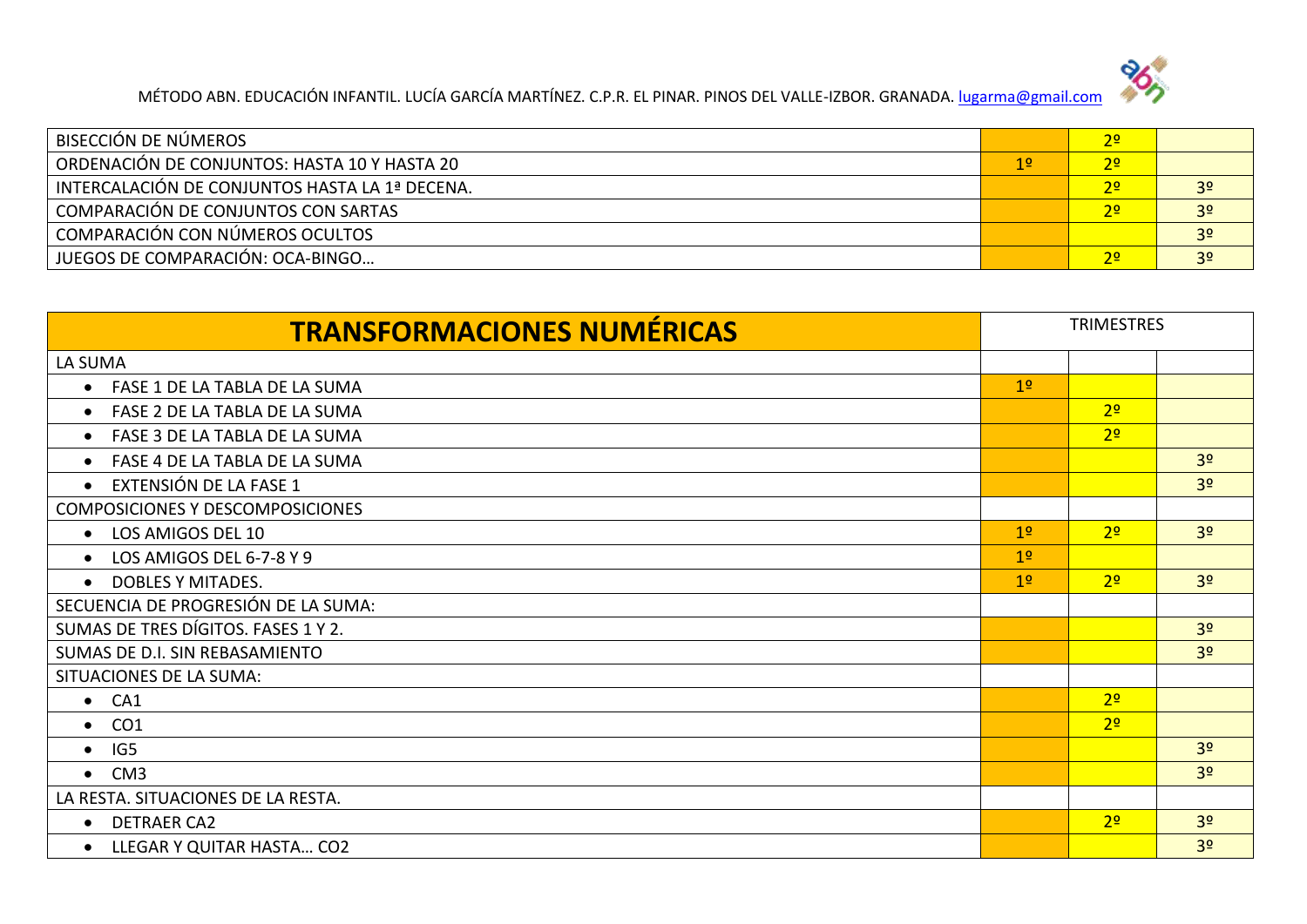## SECUENCIACIÓN DE CONTENIDOS ABN. 5 AÑOS

| <b>CONTAR</b>                                       | <b>TRIMESTRES</b> |                |                |
|-----------------------------------------------------|-------------------|----------------|----------------|
| <b>FASES DEL CONTEO</b>                             |                   |                |                |
| <b>FASE 5 DEL CONTEO</b>                            | 1 <sup>°</sup>    | 2 <sup>o</sup> | 3 <sup>o</sup> |
| <b>FASE 5 DEL CONTEO. RETROCUENTA</b>               | 1 <sup>°</sup>    | 2 <sup>o</sup> | 31             |
| LA DECENA. OBTENCIÓN, CONTEO Y REPRESENTACIÓN.      |                   |                |                |
| REPRESENTACIÓN SIMBÓLICA DE DECENAS Y UNIDADES      | 19                |                |                |
| CONTAR DECENAS Y UNIDADES CON SÍMBOLOS<br>$\bullet$ |                   | 2 <sup>o</sup> | 3 <sup>o</sup> |
| EQUIVALENCIAS Y CONVERSIONES DE DECENAS Y UNIDADES  |                   | 2 <sup>o</sup> | 3 <sup>o</sup> |
| SECUENCIAS DE NÚMEROS                               |                   |                |                |
| <b>DE 2 EN 2</b><br>$\bullet$                       | 1 <sup>°</sup>    | 2 <sup>o</sup> | 3 <sup>o</sup> |
| <b>DECENAS COMPLETAS</b><br>$\bullet$               | 1 <sup>°</sup>    |                |                |
| <b>DE 5 EN 5</b><br>$\bullet$                       | 1 <sup>°</sup>    | 2 <sup>o</sup> | 3 <sup>o</sup> |
| <b>CONTAR EN LA RNC</b><br>$\bullet$                | 1 <sup>°</sup>    | 2 <sup>o</sup> | 3 <sup>o</sup> |
| <b>CONTAR EN LA TABLA DEL 100</b>                   | 1 <sup>o</sup>    | 2 <sup>o</sup> | 3 <sup>o</sup> |
| SUBITIZACIÓN CON UNIDADES-DECENAS Y SÍMBOLOS        |                   | 2 <sup>o</sup> | 3 <sup>o</sup> |

| <b>SENTIDO DEL NÚMERO</b>                   | <b>TRIMESTRES</b> |  |  |
|---------------------------------------------|-------------------|--|--|
| <b>REPARTO REGULAR EN 2 PARTES</b>          | 1º                |  |  |
| REPARTO IRREGULAR Y LIBRE EN DOS PARTES     | 1 <sup>o</sup>    |  |  |
| REPARTO IRREGULAR INVERSO                   | 1 <sup>°</sup>    |  |  |
| REPARTO IRREGULAR. MODELO DE LA CASITA      | 1 <sup>o</sup>    |  |  |
| REPARTO IRREGULAR EN TRES PARTES            | 1 <sup>o</sup>    |  |  |
| <b>REPARTO LIBRE</b>                        | 1 <sup>o</sup>    |  |  |
| <b>REPARTO PROPORCIONAL</b>                 |                   |  |  |
| REPARTO PROPORCIONAL. DOBLES.<br>$\bullet$  | 1 <sup>°</sup>    |  |  |
| REPARTO PROPORCIONAL. MITADES.<br>$\bullet$ | 1 <sup>o</sup>    |  |  |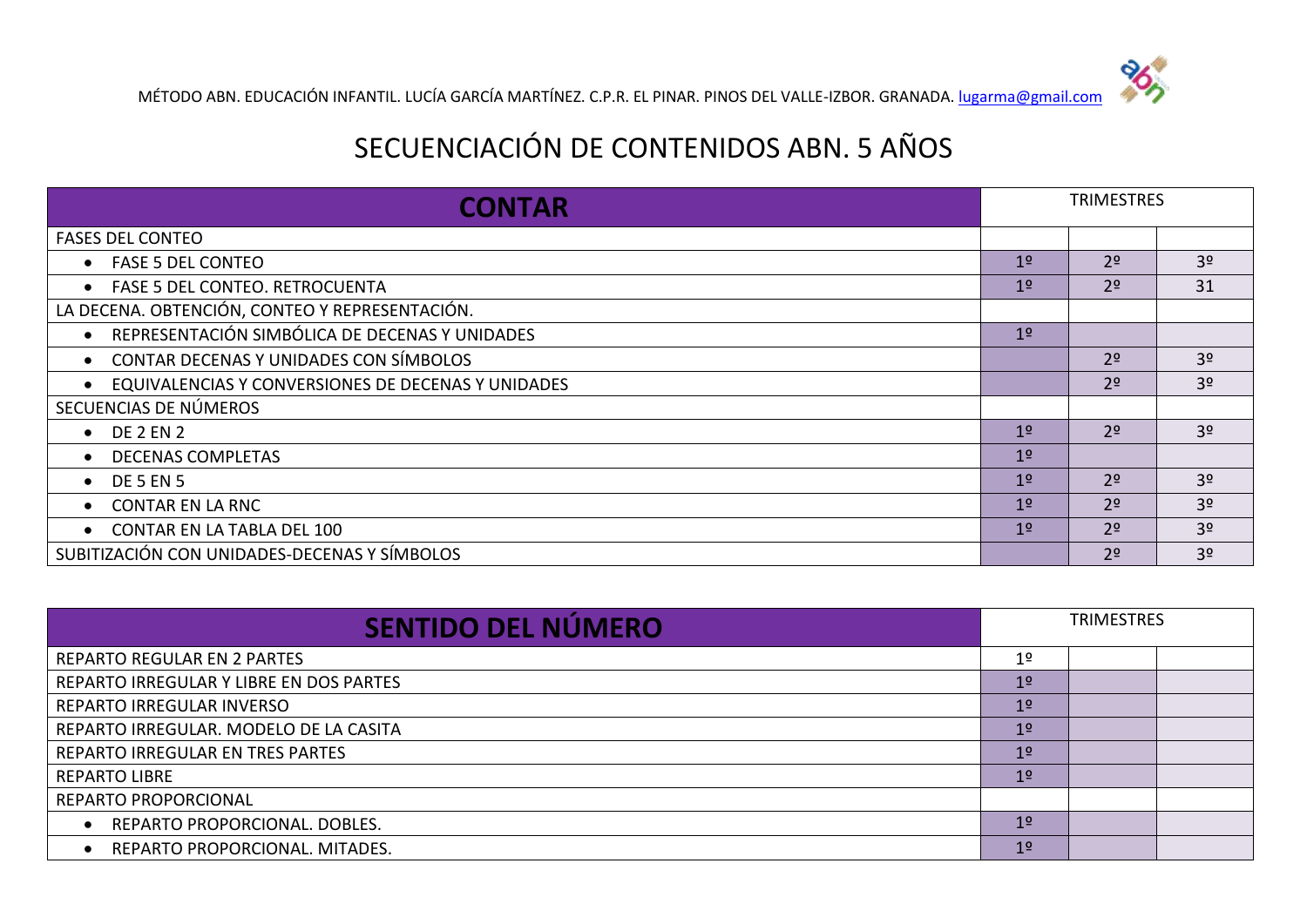

| REPARTO PROPORCIONAL. TRIPLES.            |                |                | 3 <sup>o</sup> |
|-------------------------------------------|----------------|----------------|----------------|
| REPARTO PROPORCIONAL. TARCIOS.            |                |                | 3 <sup>o</sup> |
| REEQUILIBRIO DE REPARTOS                  |                |                |                |
| REEQUILIBRIO POR ADICIÓN                  | 1 <sup>°</sup> | 2 <sup>o</sup> |                |
| REEQUILIBRIO POR SUSTRACCIÓN              | 1 <sup>°</sup> | 2 <sup>o</sup> |                |
| BISECCIÓN DE NÚMEROS                      | 1 <sup>°</sup> | 2 <sup>o</sup> |                |
| <b>COMPOSICIONES Y DESCOMPOSICIONES</b>   |                |                |                |
| CON CÉNTIMOS<br>$\bullet$                 |                |                | 3 <sup>o</sup> |
| <b>CON EUROS</b><br>$\bullet$             |                |                | 3 <sup>o</sup> |
| ESTIMACIÓN EN LA RECTA NUMÉRICA           |                |                |                |
| <b>CON UNIDADES</b>                       |                | 2 <sup>o</sup> |                |
| <b>CON DECENAS</b><br>$\bullet$           |                |                | 3 <sup>o</sup> |
| COMPARACIÓN DE CONJUNTOS CON SARTAS       | 1 <sup>°</sup> | 2 <sup>o</sup> | 3 <sup>o</sup> |
| COMPARACIÓN CON NÚMEROS OCULTOS           | 1 <sup>°</sup> | 2 <sup>o</sup> | 3 <sup>o</sup> |
| JUEGOS DE COMPARACIÓN: OCA-BINGO, PARCHÍS | 1 <sup>0</sup> | 2 <sup>o</sup> | 3 <sup>o</sup> |

| <b>TRANSFORMACIONES NUMÉRICAS</b>                                 | <b>TRIMESTRES</b> |                |                |
|-------------------------------------------------------------------|-------------------|----------------|----------------|
| LA SUMA                                                           |                   |                |                |
| REPASO DE LA TABLA DE LA SUMA                                     | 1 <sup>o</sup>    | 2 <sup>o</sup> |                |
| EXTENSIÓN DE LA FASE 1<br>$\bullet$                               |                   |                | 3 <sup>o</sup> |
| <b>COMPOSICIONES Y DESCOMPOSICIONES</b>                           |                   |                |                |
| LOS AMIGOS DEL 10 Y DEL 100<br>$\bullet$                          | 1 <sup>o</sup>    | 2 <sup>o</sup> |                |
| COMPOSICIONES Y DESCOMPOSICIONES EN LA TABLA DEL 100<br>$\bullet$ |                   | 2 <sup>o</sup> |                |
| SECUENCIA DE PROGRESIÓN DE LA SUMA:                               |                   |                |                |
| SUMAS DE D.I. MÁS DÍGITOS CON REBASAMIENTO<br>$\bullet$           | 1 <sup>o</sup>    |                |                |
| SUMAS DE D.I. MÁS D.I. SIN REBASAMIENTO<br>$\bullet$              | 1 <sup>o</sup>    |                |                |
| SUMAS DE D.I. MÁS D.I. CON REBASAMIENTO<br>$\bullet$              |                   |                | 3 <sup>o</sup> |
| SITUACIONES DE LA SUMA:                                           |                   |                |                |
| $\bullet$ CA1                                                     | 1 <sup>o</sup>    | 2 <sup>o</sup> |                |